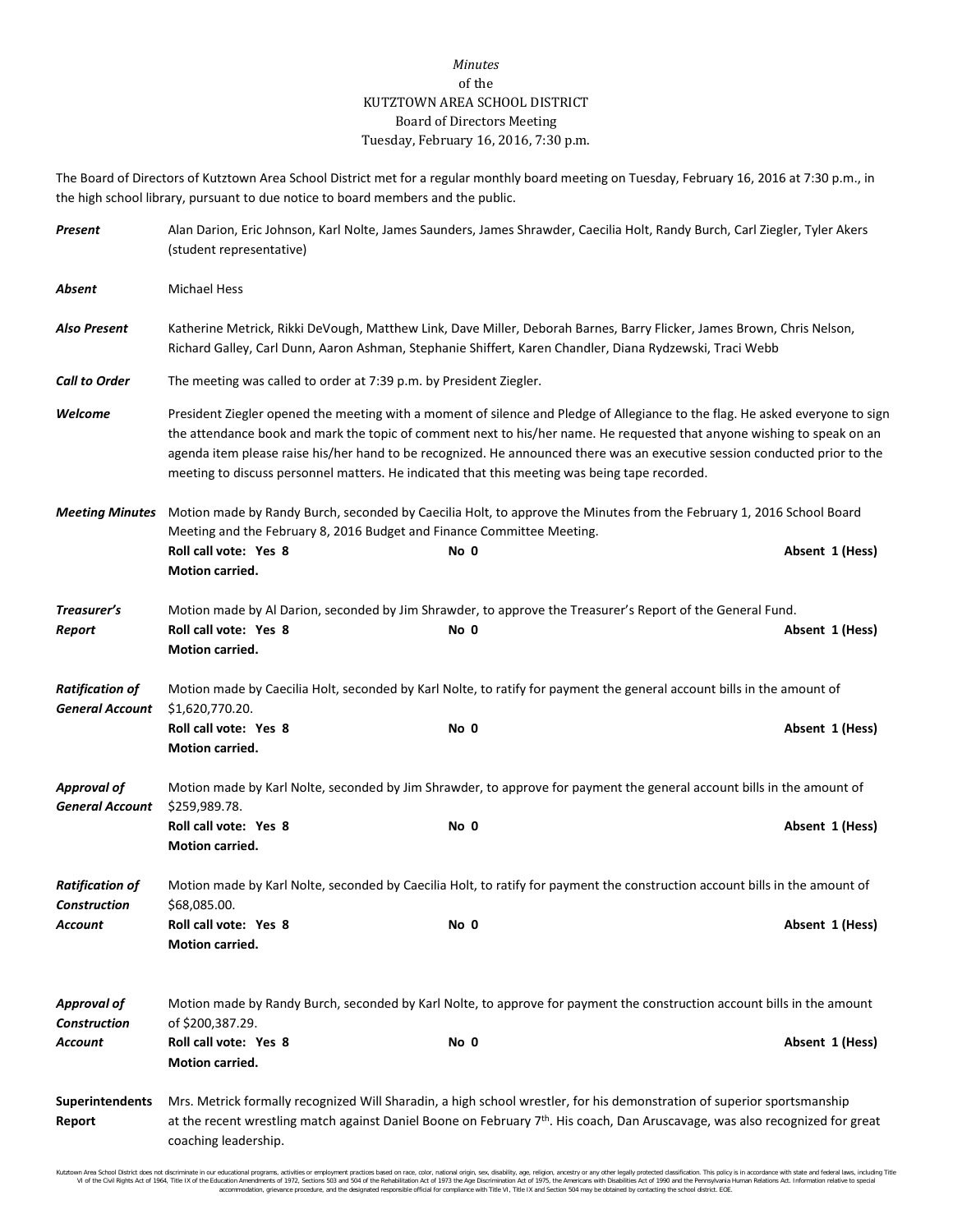The middle school Future City team presented their city project for the year.

Mrs. Metrick reported ten Kutztown students made Junior County Chorus and six students made County Band.

| <b>Board Committee T.C.C.</b><br><b>Reports</b> |                 | No report.                                                                                                                                                                             |                                                                                                                                                                                                                                                                                                                                                                                                                                                                                                  |                                          |  |  |  |  |
|-------------------------------------------------|-----------------|----------------------------------------------------------------------------------------------------------------------------------------------------------------------------------------|--------------------------------------------------------------------------------------------------------------------------------------------------------------------------------------------------------------------------------------------------------------------------------------------------------------------------------------------------------------------------------------------------------------------------------------------------------------------------------------------------|------------------------------------------|--|--|--|--|
|                                                 | <b>PSBA</b>     | Mrs. Holt reported the state is forming an ESSA study group to examine the federal statute and provide<br>recommendations for implementation.                                          |                                                                                                                                                                                                                                                                                                                                                                                                                                                                                                  |                                          |  |  |  |  |
|                                                 | <b>BCIU</b>     | Mr. Ziegler reported the Department of Health renewed monies to the IU for the county's Head Start program.                                                                            |                                                                                                                                                                                                                                                                                                                                                                                                                                                                                                  |                                          |  |  |  |  |
|                                                 | <b>BCTC</b>     | Dr. Darion reported the 2016-2017 budget is being finalized to present to the participating districts.                                                                                 |                                                                                                                                                                                                                                                                                                                                                                                                                                                                                                  |                                          |  |  |  |  |
|                                                 | P&C             | No report.                                                                                                                                                                             |                                                                                                                                                                                                                                                                                                                                                                                                                                                                                                  |                                          |  |  |  |  |
|                                                 | <b>ECC</b>      | Mr. Burch reported the committee reviewed spring coaches and stipends.                                                                                                                 |                                                                                                                                                                                                                                                                                                                                                                                                                                                                                                  |                                          |  |  |  |  |
|                                                 |                 | Facilities No report.                                                                                                                                                                  |                                                                                                                                                                                                                                                                                                                                                                                                                                                                                                  |                                          |  |  |  |  |
|                                                 |                 | Student No report.<br><b>Achievement</b>                                                                                                                                               |                                                                                                                                                                                                                                                                                                                                                                                                                                                                                                  |                                          |  |  |  |  |
|                                                 | <b>Special</b>  | Mr. Shrawder reported the committee was presented data on the number of identified students.<br><b>Education</b>                                                                       |                                                                                                                                                                                                                                                                                                                                                                                                                                                                                                  |                                          |  |  |  |  |
| Personnel                                       |                 | Motion made by Karl Nolte, seconded by Caecilia Holt, to approve the following personnel items:                                                                                        |                                                                                                                                                                                                                                                                                                                                                                                                                                                                                                  |                                          |  |  |  |  |
|                                                 | 1.<br>2.<br>3.  | activities and athletics, effective June 30, 2016.<br>a prorated stipend of \$247.<br>Baseball<br>Junior Varsity Coach<br>Middle School 8th Grade Head Coach<br><b>Volunteer Coach</b> | The acceptance, with regret, of the resignation due to retirement of Sue A. Kunkel as secretary to the director of student<br>The approval of Heather A. Oppmann as a mentor for Alexis Dolena for the 2015-2016 school year, effective February 9, at<br>The approval of the following coaches and stipends for the 2015-2016 school year, effective March 7, 2016:<br>Scott A. Scheidt<br>Lewis A. Weaver<br>Gregory A. Renninger<br>Patrick J. Austin<br>Patrick D'Andrea<br>Thomas F. Miller | \$2,699<br>\$2,262                       |  |  |  |  |
|                                                 |                 | <b>Track and Field</b>                                                                                                                                                                 | Darcy J. Calkins                                                                                                                                                                                                                                                                                                                                                                                                                                                                                 |                                          |  |  |  |  |
|                                                 |                 | <b>Head Coach</b><br><b>Assistant Coach</b><br>Middle School Head Coach<br><b>Volunteer Coach</b>                                                                                      | Truman K. Neyhart<br>Ryan T. Thomas<br>Randall T. Wert<br>Shelby L. Brett<br>Genevieve R. Altomare<br>Jennifer L. Knight                                                                                                                                                                                                                                                                                                                                                                         | \$4,314<br>\$2,400<br>\$2,400<br>\$2,477 |  |  |  |  |
|                                                 |                 | Softball                                                                                                                                                                               |                                                                                                                                                                                                                                                                                                                                                                                                                                                                                                  |                                          |  |  |  |  |
|                                                 |                 | <b>Head Coach</b><br><b>Assistant Coach</b><br>Middle School Head Coach<br><b>Volunteer Softball</b><br><b>Boys Tennis</b>                                                             | Kevin K. Conrad<br>Stacy L. Kressley<br>Kathleen M. Schlenker<br>Anna M. Behm                                                                                                                                                                                                                                                                                                                                                                                                                    | \$3,955<br>\$2,307<br>\$2,699            |  |  |  |  |
|                                                 |                 | <b>Head Coach</b><br><b>Boys Volleyball</b>                                                                                                                                            | Harry A. McGonigle                                                                                                                                                                                                                                                                                                                                                                                                                                                                               | \$5,087                                  |  |  |  |  |
|                                                 |                 | <b>Head Coach</b><br><b>Assistant Coach</b><br><b>Bowling</b><br><b>Volunteer Coach</b>                                                                                                | William J. Bundra<br>Christopher R. Spack<br>Dina Hayduk                                                                                                                                                                                                                                                                                                                                                                                                                                         | \$3,231<br>\$2,262                       |  |  |  |  |
|                                                 |                 | All Personnel are Approved Pending the District's Receipt of All Mandated Credentials                                                                                                  |                                                                                                                                                                                                                                                                                                                                                                                                                                                                                                  |                                          |  |  |  |  |
|                                                 | Motion carried. | Roll call vote: Yes 8                                                                                                                                                                  | No 0                                                                                                                                                                                                                                                                                                                                                                                                                                                                                             | Absent 1 (Hess)                          |  |  |  |  |

Kutztown Area School District does not discriminate in our educational programs, activities or employment practices based on race, color, national origin, sex, disability, age, religion, ancestry or any other leally prote